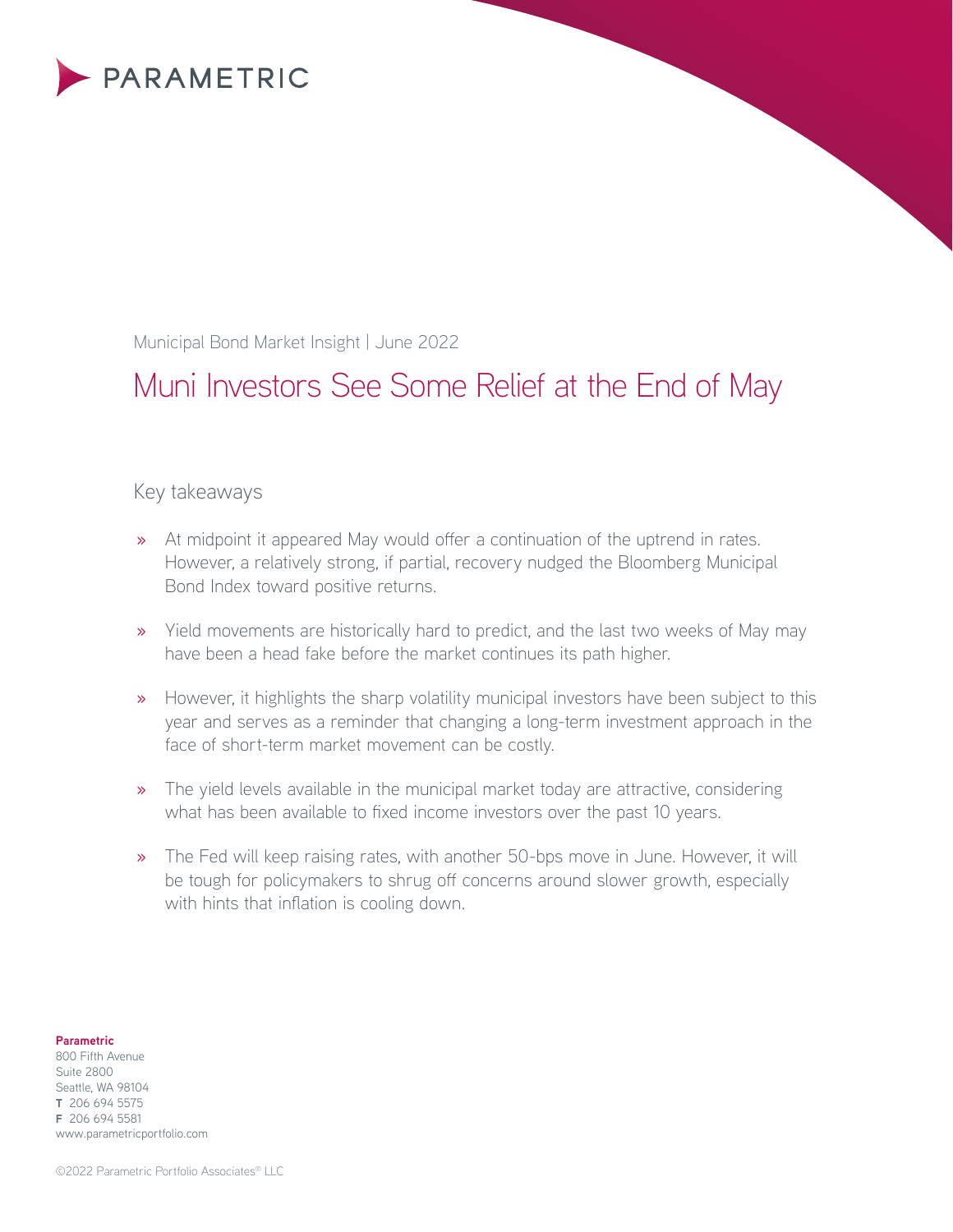## General market update

At midpoint it appeared May would offer a continuation of the uptrend in rates. However, a relatively strong recovery began for some parts of the bond markets—those that may have gotten somewhat oversold—allowing them to close the month out with positive returns. This rally didn't extend to the long end of the Treasury market, however. Through May, the US Long Treasury Index was down -20.08% after declining -1.89% for the month.

Other indexes outperformed. The US Corporate Bond Index gained 0.93% on the month and is now down -11.92% YTD. The Bloomberg Municipal Bond Index rose 1.49% on the month and is down just -7.47% YTD. This is in sharp contrast to the lows of May, when that index was showing a -1.94% MTD return.

Several factors contributed to the recovery. Economic data released in May indicated inflation was moderating and perhaps the economy was beginning to slow. The annualized rates for [Core](https://fred.stlouisfed.org/series/CPILFESL) CPI and the PCE [deflator](https://fred.stlouisfed.org/series/DPCERD3Q086SBEA) fell to 6.2% and 6.3%, respectively. Some leading indicators, such as mortgage applications (-1.2%) and building permits (-3.2%) suggest that higher rates were already impacting economic activity.

Concerns about growth weighed on the stock market. The Dow Jones Industrial Average and the S&P 500® closed out the month up only slightly—0.326% and 0.184%, respectively—after being battered in April. Equity volatility likely created some flight-toquality buying in May. The five-year Treasury yield fell 13 bps, and the 10-year Treasury yield fell nine bps for the month, but the trough-to-peak rally was even more impressive, at 36 bps and 38 bps, respectively. This buying buoyed both the corporate and municipal markets as their relative value became compelling.

Municipals benefited from the attractive relative valuations, which brought not only banks and insurance companies into the market but other crossover buyers as well. Market participants may also have been looking forward to the large reinvestment flows that hit the market June 1 and July 1. Those inflows, combined with a seasonal decline in issuance that's to be expected in the summer months, should support the municipal market going forward. While the market no longer feels oversold, it remains quite attractive.

## **Supply**

Muni issuance in May totaled approximately \$30 billion, which was down roughly 19% from April. Year-to-date issuance now stands at approximately \$166 billion. With the muni market finding some footing, issuers may look to take advantage of the firmer demand while it lasts. Though supply is expected to pick up in the coming months, strong reinvestment flows into the market will likely be able to easily absorb new-issue deals. Top deals for the month included New York City, Illinois GO, and San Francisco BART.

#### Figure 1: Fixed income returns as of 5/31/2022

|                              | MTD return | <b>YTD</b> return |
|------------------------------|------------|-------------------|
| Bloomberg Muni Index         | 149%       | $-7.47\%$         |
| Bloomberg US Treasury Index  | $0.18\%$   | $-8.33\%$         |
| Bloomberg US Aggregate Index | 0.65%      | $-892%$           |
| Bloomberg US Corporate Index | N 93%      | $-1192%$          |

Source: Bloomberg, 5/31/2022. For illustrative purposes only. It is not possible to invest directly in an index.

## Figure 2: AAA municipals YTD as of 5/31/2022

| Year    | Current | <b>MTD</b> change | <b>YTD</b> change |
|---------|---------|-------------------|-------------------|
| 2-year  | 1.83%   | $-39$             | $+159$            |
| 5-year  | 2.09%   | $-36$             | $+150$            |
| 10-year | 2.47%   | $-25$             | $+144$            |
| 30-year | 2.81%   | -24               | $+132$            |

Source: Thomson Reuters Municipal Market Data, 5/31/2022. For illustrative purposes only. Not a recommendation to buy or sell any security.

## Figure 3: US Treasury yields as of 5/31/2022

| Year    | Current | <b>MTD</b> change | <b>YTD</b> change |
|---------|---------|-------------------|-------------------|
| 2-year  | 2.56    | $-14$             | $+183$            |
| 5-year  | 2.82    | -9                | $+156$            |
| 10-year | 2.85    | -4                | $+134$            |
| 30-year | 305     | $+10$             | $+116$            |

Source: Bloomberg, 5/31/2022. For illustrative purposes only. Not a recommendation to buy or sell any security.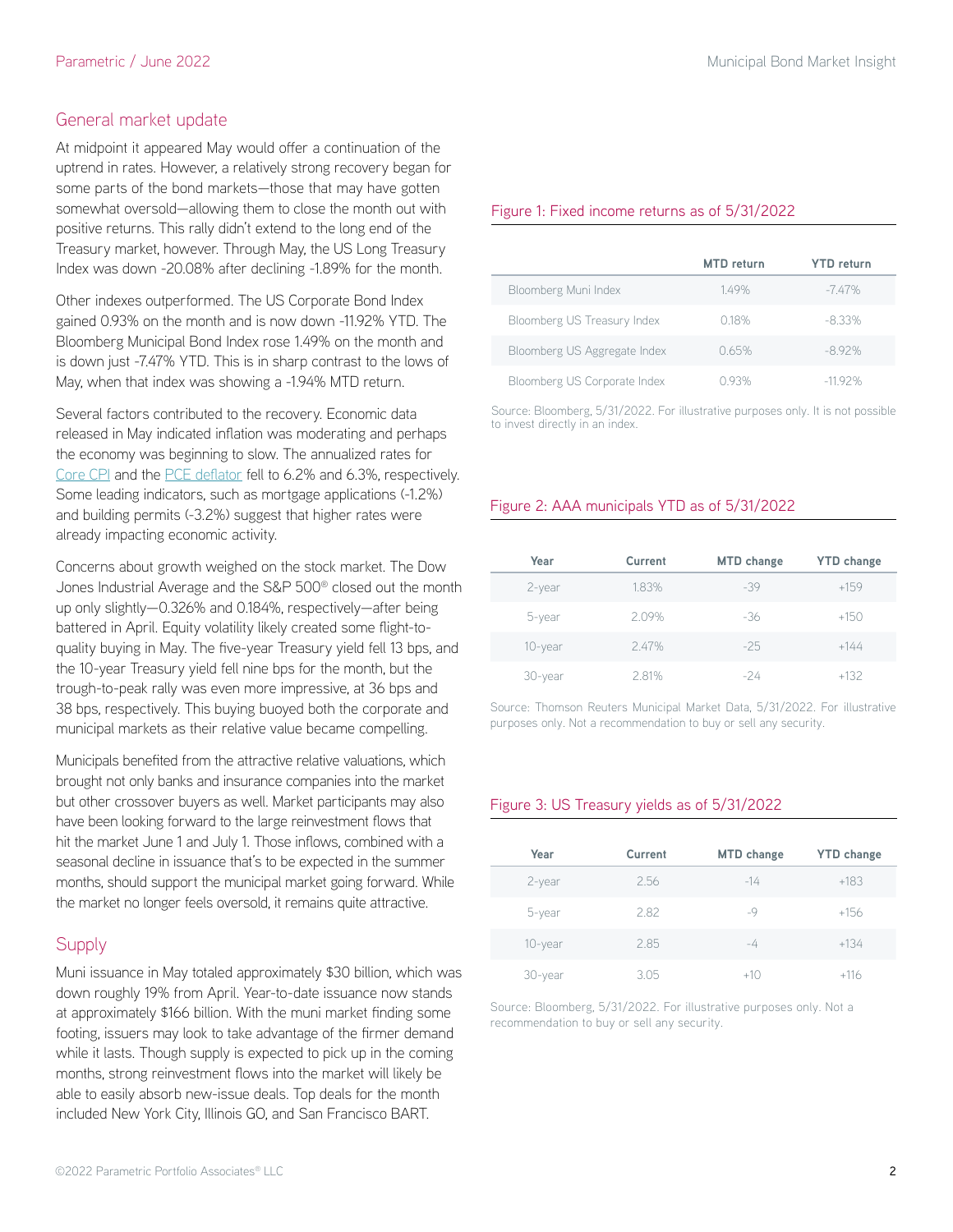## What does the rebound in yields mean?

#### Still an opportunity in municipal bonds

Year to date, municipal investors have weathered a storm. Yield volatility is elevated, and performance has been sharply negative as interest rates trudged higher each month. Municipal yields have increased between 130 and 160 bps through the end of May across the maturity curve. As we stare down the barrel of future Fed interest rate hikes and continued high levels of inflation, it's not surprising that municipal investors have been exiting the asset class. Through May 25, investors have pulled approximately \$65 billion from municipal mutual funds in 2022, according to the Investment Company Institute.

The silver lining through the turbulence is that investors can now buy municipal bonds at yields not seen since 2011, excluding a two-day period at the start of the COVID-19 pandemic in March 2020. The yield to worst of the Bloomberg Municipal Bond Index touched 3.50% on May 18 and today is 2.92%. Assuming the highest federal tax bracket, that's a 4.93% tax-equivalent yield. Compared with taxable alternatives, municipals appear attractive. But will that opportunity be around for long? The market may be changing its tune.

#### Strong seasonal reinvestment period

Historically, the summer months are slower issuance periods for municipalities. This comes at a time when many securities are maturating, paying coupon payments, or both. In years past, this has created a favorable technical backdrop and can set the stage for positive municipal bond returns. This year, expected net issuance across June, July, and August is estimated to be -\$15.9 billion after accounting for bonds maturing, and this is before the approximately \$46 billion in coupon payments.

Over the past five years, municipal performance from June 1 through August 31 has averaged +1.48%. This strong seasonal period may be lining up to occur just as retail mutual fund outflows reverse. According to Lipper US Fund Flows data, municipal bond funds broke their 15-week outflow streak and saw \$1.2 billion of inflows for the week ending June 1. Heading into the summer months, strong seasonal reinvestment and the potential end of this outflow cycle may combine to help cool down municipal bond yields.

#### Growth struggles ahead?

The US economy surprised economists with a first-quarter contraction of -1.5%. Many continue to predict a strong full calendar year of growth, but with inflation still an issue on the minds of all consumers and supply-chain relief nowhere in sight, there may be more growth hiccups on the horizon. Fed chairman Jerome Powell indicated that future 50-bps rate increases are "on the table," and some notable economists see the risks of a recession increasing. If growth expectations slow, longer-term yields may be dragged lower as well.

#### Capitulation or a temporary halt in the march higher?

With equity markets reeling in May, halfway through the month yields paused their march higher and experienced a sharp move lower. After moving 2.39% higher YTD and dragging performance down more than -10.50%, the Bloomberg Municipal Bond index saw some welcomed relief from May 19 through May 31.

From May 19 through the end of the month, the index returned just shy of +3.50%, with the yield to worst down -0.59%. The market still has a long way to go to catch up on the negative performance generated YTD, but the short-term movement lower has been strong. For perspective, the last two weeks of May generated higher returns (+3.49%) than the 10-year annualized average of the index (+2.54%).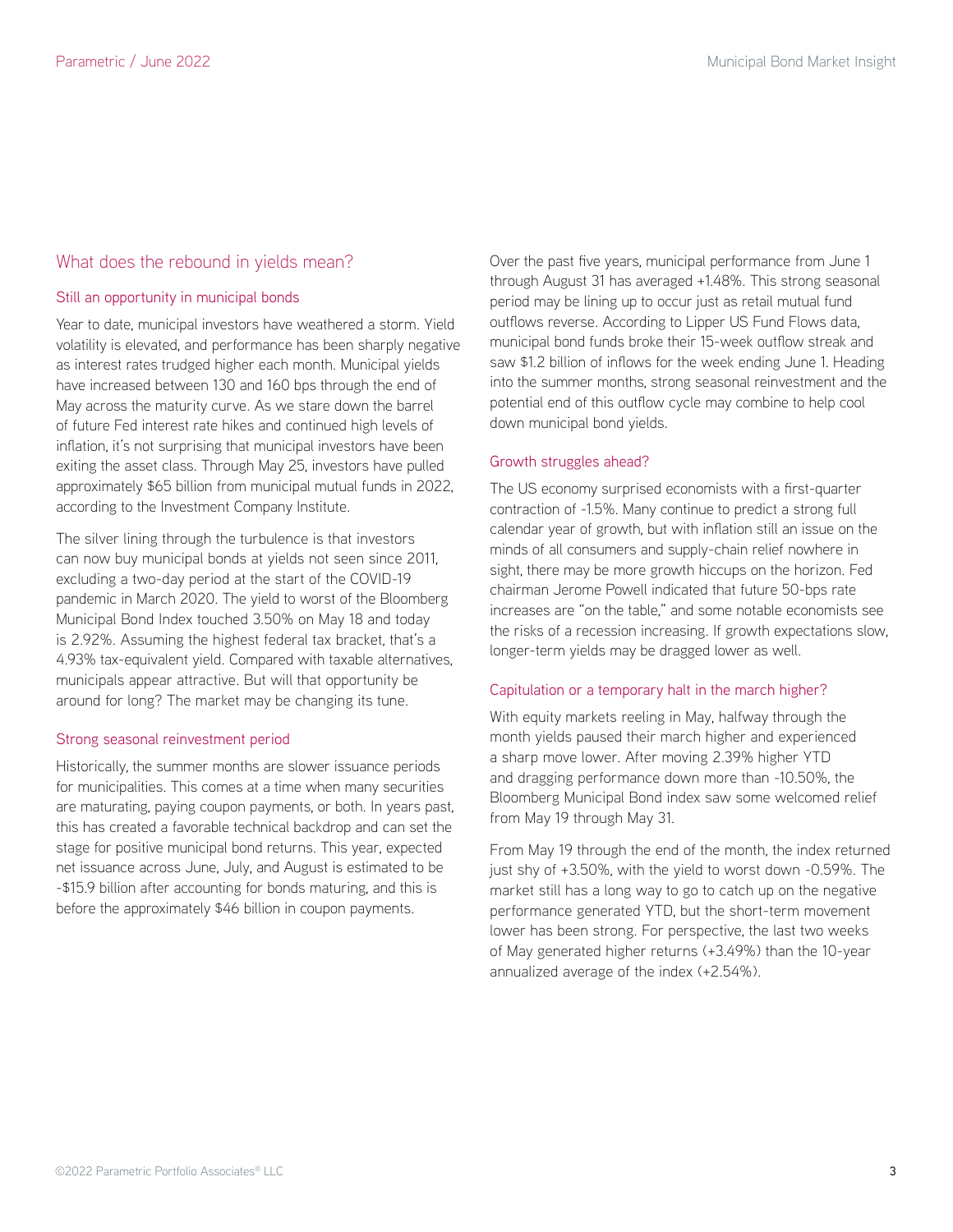

#### Figure 4: Bloomberg Municipal Bond Index yield to worst, December 2018–May 2022

Source: Bloomberg, 5/31/2022. For illustrative purposes only. It is not possible to invest directly in an index. Not a recommendation to buy or sell any security.

#### Two weeks don't make a trend

Yield movements are historically hard to predict, and the last two weeks of May may have been a head fake before the market continues its path higher. However, it highlights the sharp volatility municipal investors have been subject to this year and serves as a reminder that changing a long-term investment approach in the face of short-term market movement can be costly. While we're unsure of the path rates will take, we believe the nominal yields available in the municipal market today are attractive, especially compared with what's been available to investors over the past 10 years. Any additional volatility may be a great entry point for those tax-minded investors with cash on the sidelines. For current investors, we continue to believe that the inefficiencies in the market as a result of rate volatility will provide opportunities for relative value trading and tax-loss harvesting.

## Economic outlook

A flurry of recent economic data has caused a bit more confusion around the growth trajectory of the economy, and for economists a bit of concern. Recent corporate earnings are showing signs of weakness, with higher costs eating into company profits as consumers can no longer absorb the impact. Though retail sales remain strong, consumer confidence has taken a hit as higher inflation erodes household incomes. While there seems to be no shortage of demand for many services, and even goods, we've yet to see whether consumers will keep calm and carry on to keep the economy going.

On the labor front, ADP reports showed a significant slowdown in private payroll employment. In fact, this was the weakest monthly gain since the pandemic began. Wage growth also has slowed, which may cause the Fed to reconsider its approach to interest rate hikes. Tight labor markets have no doubt been a source of higher inflation.

We still believe the Fed will continue to raise rates, with another 50-bps move in June. However, it will be tough for policymakers to shrug off concerns around slower growth, especially with hints that inflation is cooling down. This may take until the fall to fully play out, but it would give the Fed time to slow its rate hikes if needed.

#### Key economic data

| Change in nonfarm payrolls (April)         | +428k  |
|--------------------------------------------|--------|
| Unemployment rate (April)                  | 36%    |
| Core CPI-YoY change (April)                | 62%    |
| Core PCE-YoY change (April)                | 49%    |
| Average hourly earnings-YoY change (April) | 5.5%   |
| Real GDP annualized QoQ (Q1 2022)          | $-14%$ |
|                                            |        |

Source: Bloomberg, 5/31/2022